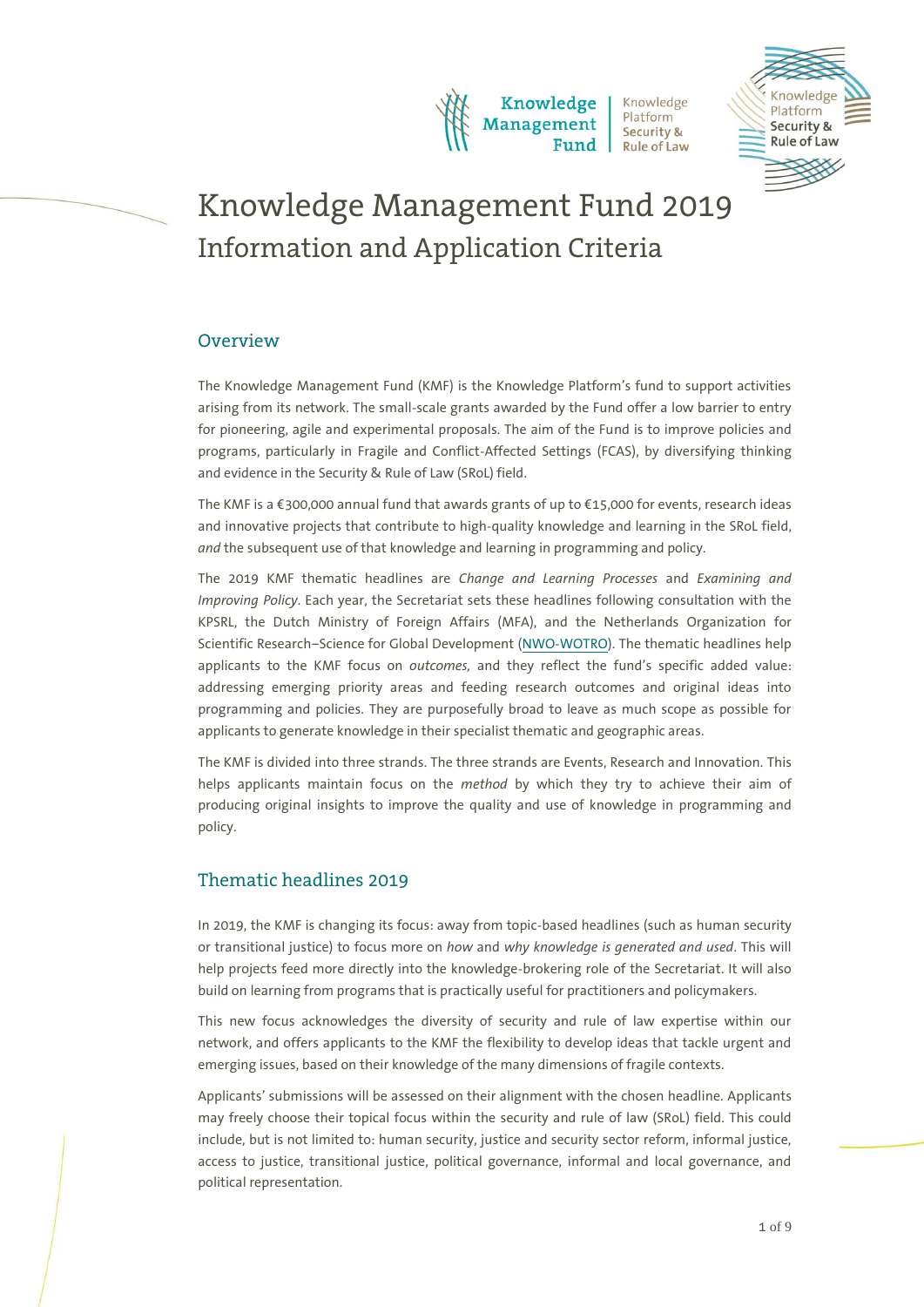Please read the explanation for the two headlines below carefully, as each has different requirements. Not every topic within the security and rule of law field will automatically be relevant for each headline. Each applicant will need to justify their choice of topic and its relevance to a specific headline in their proposals.

# 1. Change and Learning Processes

This headline explores *how* change and learning happens in the field of SRoL. Specifically, this theme will help shed light on the exact mechanisms by which people, organizations and institutions working on SRoL change and learn. This can be in a number of ways: within programs, through feedback loops between practice and policymaking, and how learning and knowledge that has been gained or generated is identified and used. Example areas for investigation might include (but are not limited to):

- how people, organizations and institutions practically diverge from established and conventional practices.
- how research methods and partnerships adapt more effectively to fragile contexts.
- how we can combine qualitative and quantitative approaches in measuring change.
- why barriers exist to more adaptive programming approaches and what can be done to overcome them or use the opportunities that do exist.

Projects under this headline should produce knowledge about change and learning processes relevant for and shareable with the wider KPSRL community.

#### 2. Examining and Improving Policy

There is an increasing focus on and demand for evidence and research in policymaking, including in the field of SRoL. While new evidence is being generated every day, there are still many evidence gaps on the assumptions that underpin policy within the SRoL field. These might include the assumed positive effect of particular sectors, such as the private sector, on peace and stability, or the assumed positive impact of specific policies. There are also policy gaps rather than evidence gaps. This headline aims to explore these issues by focusing on the SRoL policies of programming and policy actors. Projects under this headline could focus on (but are not limited to):

- generating new evidence or identifying 'what works' within the SRoL field, with the aim of informing policy
- helping programming and policy actors develop and improve their SRoL policies
- disseminating existing evidence to a wider policy and practice audience
- measuring the impact of policies
- testing the quality of evidence available for policymakers and practitioners

Projects under this headline should identify a specific policy (gap) or policy area of a SRoL programming or policy actor where possible, and produce findings relevant for the wider KPSRL community.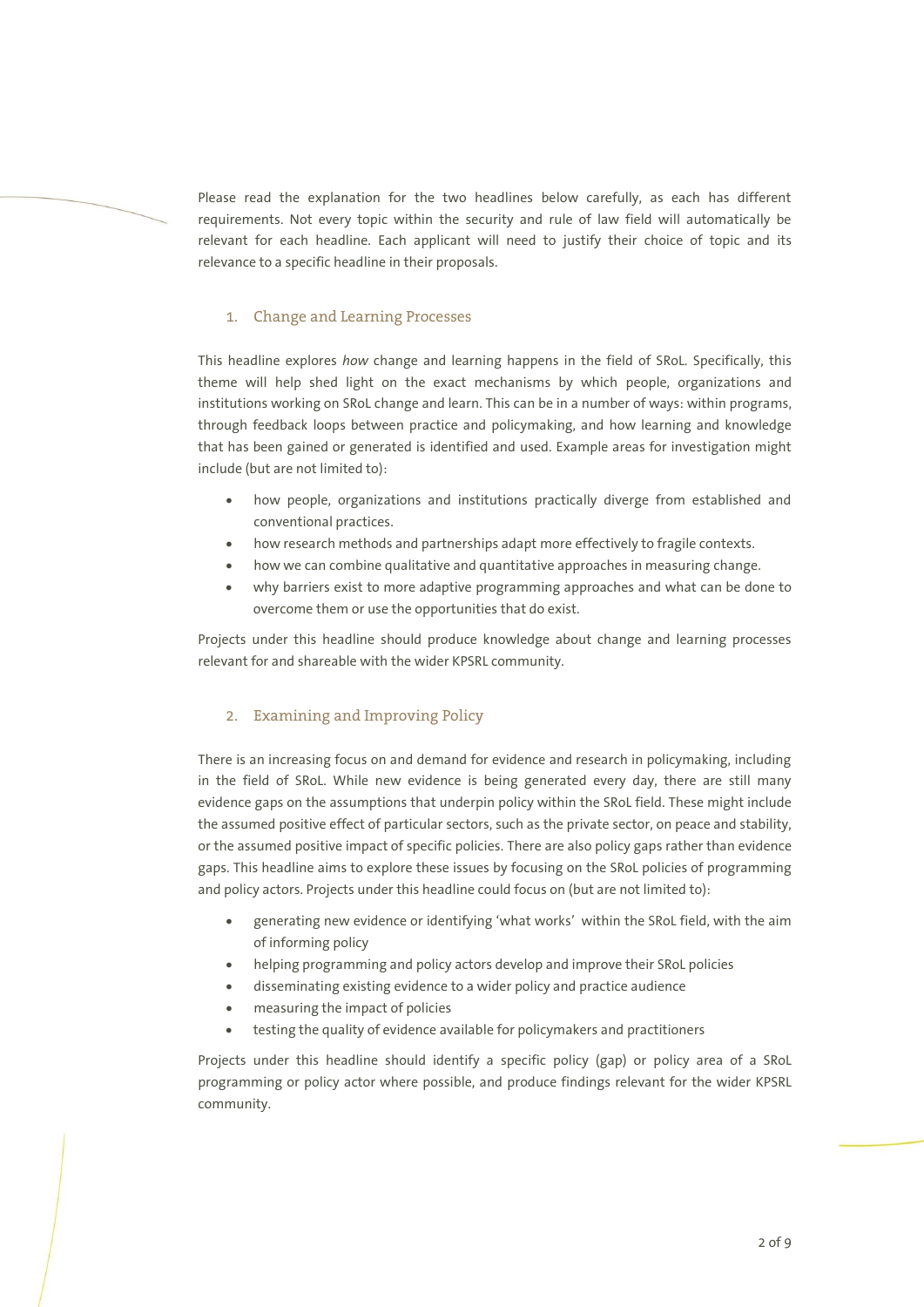# Aims and focus

- The KMF is particularly interested in bringing wider and more diverse perspectives and sources of evidence into SRoL policy and programming.
- Applications are open to any consortium or individual with the ambition to improve policies, programs or knowledge in the field of security and rule of law in fragile and conflict affected settings. Think-tanks, (I)NGOs, academics, universities, private sector organizations, government institutions, journalists, independent researchers or innovators, data specialists, learning experts, and PhD candidates are all welcome to submit proposals.
- Partnerships between individuals and organizations and across the range of sectors within our network are highly encouraged. In particular, the KMF welcomes partnerships that link people from different regions of the globe.
- Preference is given to those projects focused on the Dutch MFA policy priority regions: the Middle East and North Africa, the Horn of Africa and the Sahel.
- The KMF will only fund costs that are directly attributable to the project, up to €15,000. All costs – especially salaries, personnel and fee days – must be substantiated and justified. The KMF will not cover overheads or any expenses that fall outside the budget agreed in the signed contract. All applicants must contribute an additional 20% to the funds sought. Please see below and the [budget template](https://www.kpsrl.org/sites/default/files/2019-03/KMF%20-%20Budget%20Proposal%20Template.xlsx) for the full budget guidelines and requirements.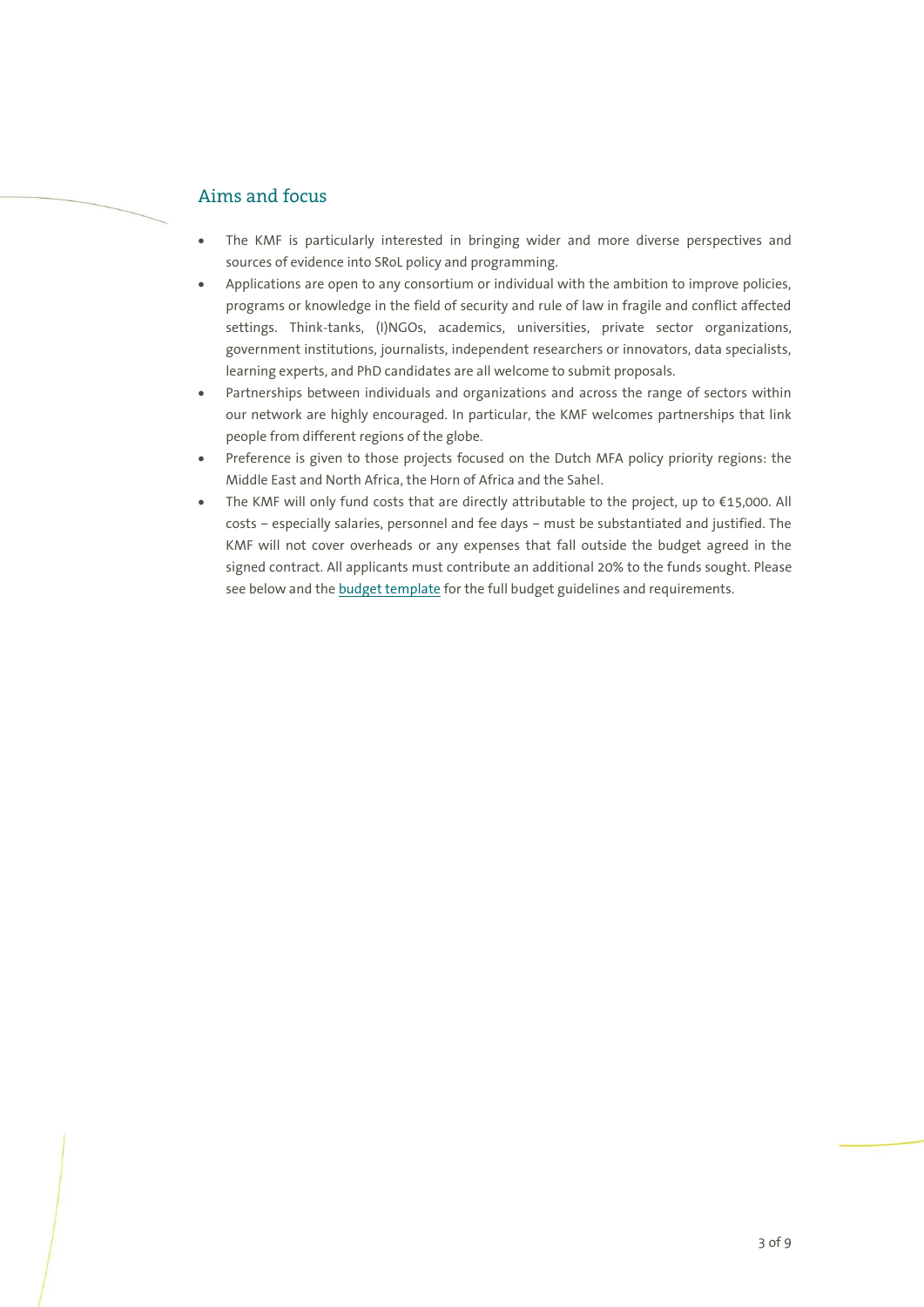# Project strands

The KMF is made up of three strands to which you may apply: Events, Research, and Innovation. Each strand funds different kinds of activities and initiatives that, collectively, aim to produce original insights to help the KPSRL improve the quality and use of knowledge and learning in programming and policy. The KMF is interested in three dimensions of knowledge: production, dissemination, and use. Each application must:

- generate new research it fills gaps where there is insufficient knowledge or expertise available
- link existing knowledge and actors it addresses a lack of awareness or understanding of existing knowledge
- break down the barriers for learning and change within or between people, institutions and organizations – it addresses use of what knowledge and learning already exists, which is either ignored or not made available to policymakers and programmers.

Each individual strand has its own assessment criteria. These criteria are laid out in the remainder of this section and will help you decide which strand to apply to.

|                             | <b>Events</b>                                                                                                                                                                                                                                                                                            | <b>Research</b>                                                                                                                                                                                                                                                                                               | <b>Innovation</b>                                                                                                                                                                                                                                                                                                                        |  |
|-----------------------------|----------------------------------------------------------------------------------------------------------------------------------------------------------------------------------------------------------------------------------------------------------------------------------------------------------|---------------------------------------------------------------------------------------------------------------------------------------------------------------------------------------------------------------------------------------------------------------------------------------------------------------|------------------------------------------------------------------------------------------------------------------------------------------------------------------------------------------------------------------------------------------------------------------------------------------------------------------------------------------|--|
| WHAT?                       | The Events strand is<br>designed for events such<br>as workshops, roundtables,<br>conferences and seminars.                                                                                                                                                                                              | The Research strand offers<br>opportunities to respond<br>to clear gaps in knowledge<br>and understanding.                                                                                                                                                                                                    | This strand is specifically<br>designed to provide a safe<br>space for testing (failing)<br>and learning by enabling<br>low-risk trial and error.                                                                                                                                                                                        |  |
| FOR WHO?                    | It is for applicants wishing<br>to discuss, disseminate, or<br>debate issues related to<br>one of the thematic areas.                                                                                                                                                                                    | It is for applicants who will<br>conduct small-scale<br>studies to address<br>knowledge gaps and spur<br>knowledge uptake.                                                                                                                                                                                    | It is for applicants who<br>wish to try out of the box<br>approaches with a high<br>potential for impact, even<br>if success is not guaranteed.                                                                                                                                                                                          |  |
| <b>ACTIVITIES/INIATIVES</b> | Initiatives may include but<br>are not limited to, learning<br>events, the dissemination<br>of research findings,<br>debates, or policy<br>development or capacity<br>building workshops.<br>These events may be one-<br>off or part of a thematic<br>series. This fund may not<br>be used for research. | This may be through<br>primary research,<br>fieldwork, desk studies,<br>or literature reviews.<br>While research should be<br>the main focus, projects<br>can include subsequent<br>and related activities such<br>as organizing research<br>dissemination and<br>presentations, and<br>validation workshops. | It will support activities<br>that generate and test<br>innovative ideas, theories,<br>and approaches to address<br>the problems inherent<br>within the SRoL field;<br>highlight and help policy<br>makers prepare for<br>emerging issues; and/or<br>present research in<br>innovative ways more<br>conducive to learning and<br>uptake. |  |

# Knowledge Management Fund (KMF)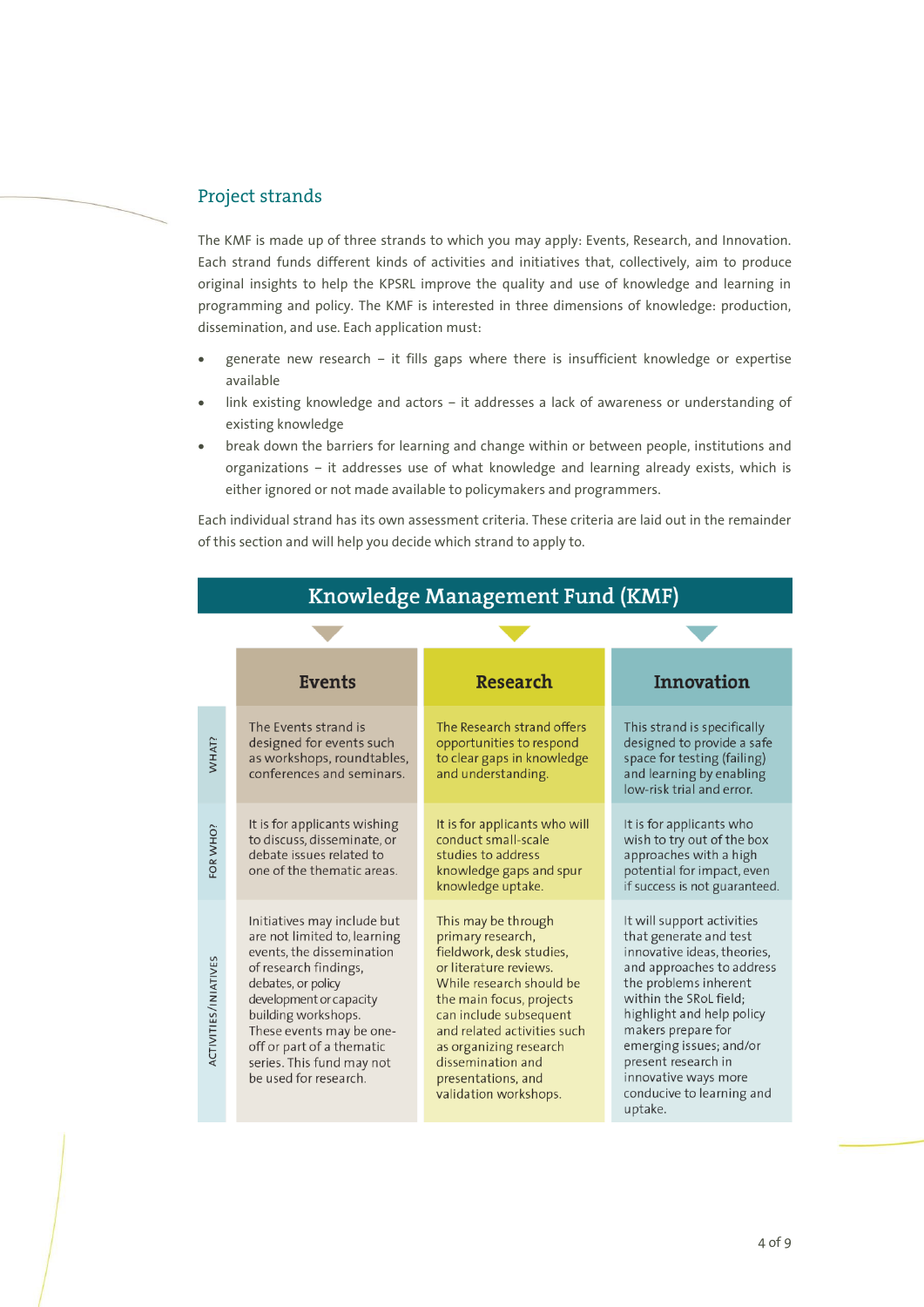# Application criteria

Every application will need to meet the eligibility criteria. Subsequently, each individual strand has its own assessment criteria. These criteria are laid out in the remainder of this section and will help you decide which strand to apply to.

Please note that *all* applicants must meet the eligibility criteria regarding feasibility and the budget. All applicants will be assessed against eight general criteria as well as two strand-specific criteria:

## General

## **Eligibility Criteria**

All applications must:

- Include a prospective budget not to exceed €15,000, with 20% co-funding committed, that complies with all guidelines and requirements as detailed in th[e budget template](https://www.kpsrl.org/sites/default/files/2019-03/KMF%20-%20Budget%20Proposal%20Template.xlsx)
- Begin within 6 weeks of funds being awarded, with a running time not exceeding 6 months

*Due to the amount of applications received, applications that do not meet the eligibility criteria will not be assessed. If you have any questions regarding your application's eligibility please contact [KMF@kpsrl.org](mailto:KMF@kpsrl.org) before submission.*

## **Assessment Criteria**

All applications should:

- Explain how the project aligns with one of the Platform's Thematic Headlines
- Describe the specific knowledge and/or capacity gap to be addressed, and argue its urgency
- Describe how the project will be both unique and applicable to the SRoL field
- Demonstrate a clear benefit to the larger Platform community through identifying a minimum of two accessible deliverables
- Clearly define the change sought and strategy to effect that change
- Display the ambition to build upon proposed project in the future
- Have an original idea or approach

## 1. Events

## **Events strand Assessment Criteria**

*In addition to the general assessment criteria,* applications should:

- Identify a specific and relevant audience and justify the choice
- Provide a clear and specific plan for audience interaction

# 2. Research

# **Research strand Assessment Criteria**

*In addition to the general assessment criteria,* applications must:

- Clearly identify a relevant and testable assumption that underlies policy or practice
- Propose a sound and appropriate methodology to interrogate the research questions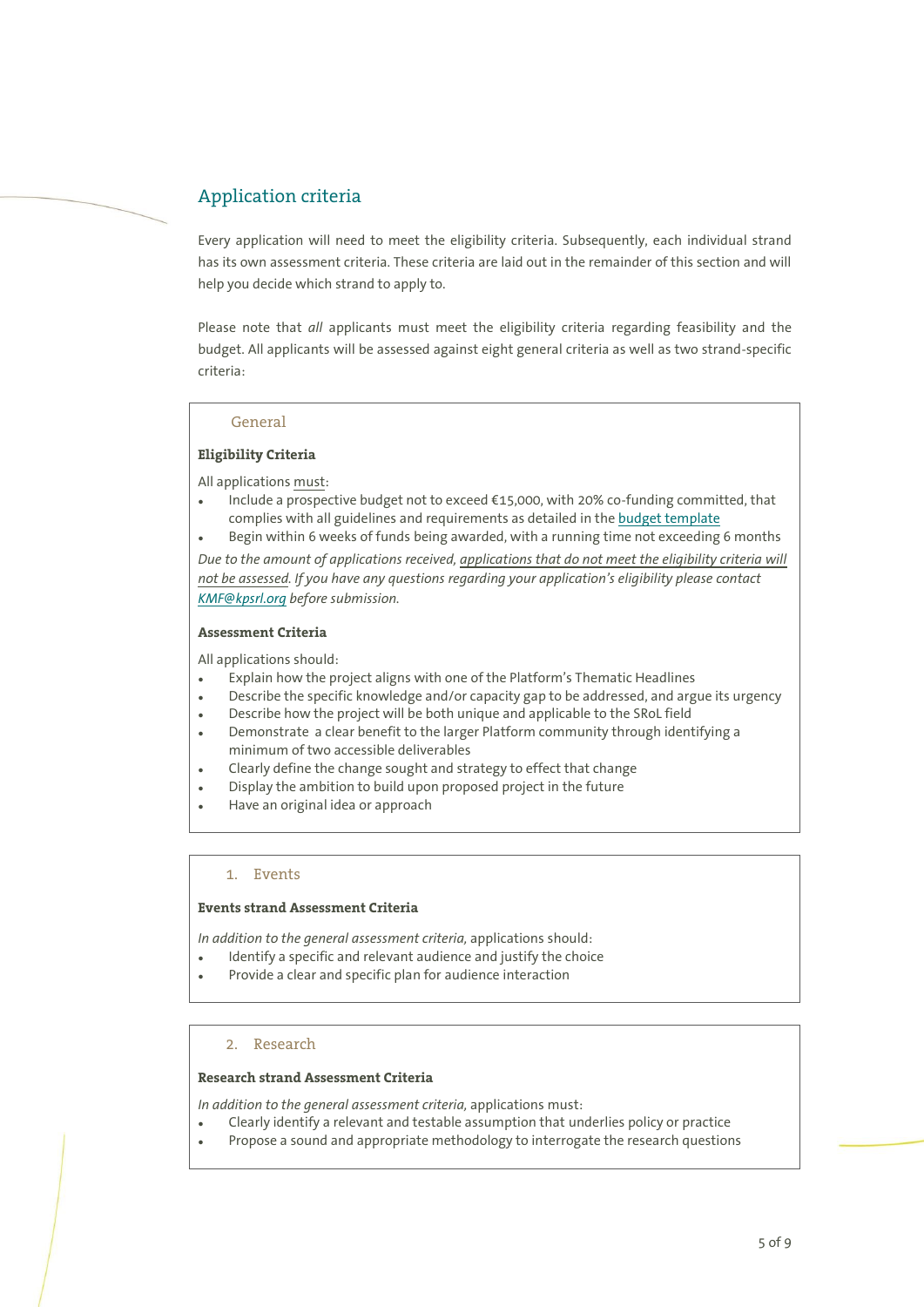#### 3. Innovation

# **Innovation strand Assessment Criteria**

*In addition to the general assessment criteria,* applications should:

- Clearly show how the project is pushing boundaries or working 'outside the box'
- Take a reasonable experimental risk and demonstrate an understanding of the implications of that risk

# How to apply

Interested parties are asked to submit their application using the form on the [KMF page of the](https://www.kpsrl.org/knowledge-management-fund)  [website](https://www.kpsrl.org/knowledge-management-fund) by clicking "**Apply Now**". All necessary documents can be found at the bottom of the page. All relevant documentation for applications can be attached through the form. If you have any question about submitting an application, please contact us a[t KMF@kpsrl.org.](mailto:KMF@kpsrl.org)

*Please note that applications must be submitted through the webform, the application form document serves only as an example.*

Once received, the Secretariat will assess proposals based on the criteria outlined above. The Secretariat will provide the applicant with feedback on their proposal along with its funding decision.

# Application deadlines

Applications are accepted on a **rolling basis** between the opening date (15 March) and the final deadline for applications (15 November). Applications submitted before the "Deadline for Applications" shown below will be accepted or rejected by the corresponding "Decision Announcement" date.

|                 | Round I  | Round II | Round III    | Round IV           |
|-----------------|----------|----------|--------------|--------------------|
| Deadline for    | 26 April | 21 June  | 13 September | <b>15 November</b> |
| Applications    | 2019     | 2019     | 2019         | 2019               |
| <b>Decision</b> | 13 May   | 8 July   | 30 September | 2 December         |
| Announcement    | 2019     | 2019     | 2019         | 2019               |

All applicants will be notified of the outcomes on the Decision Announcement date corresponding to their submission date. If approved, the Secretariat will contact you to discuss deliverables, budgets, and the division of labor between the Secretariat and the applicant(s) in more detail. What is agreed will be drawn up in a contract and signed by the Secretariat and the applicant(s).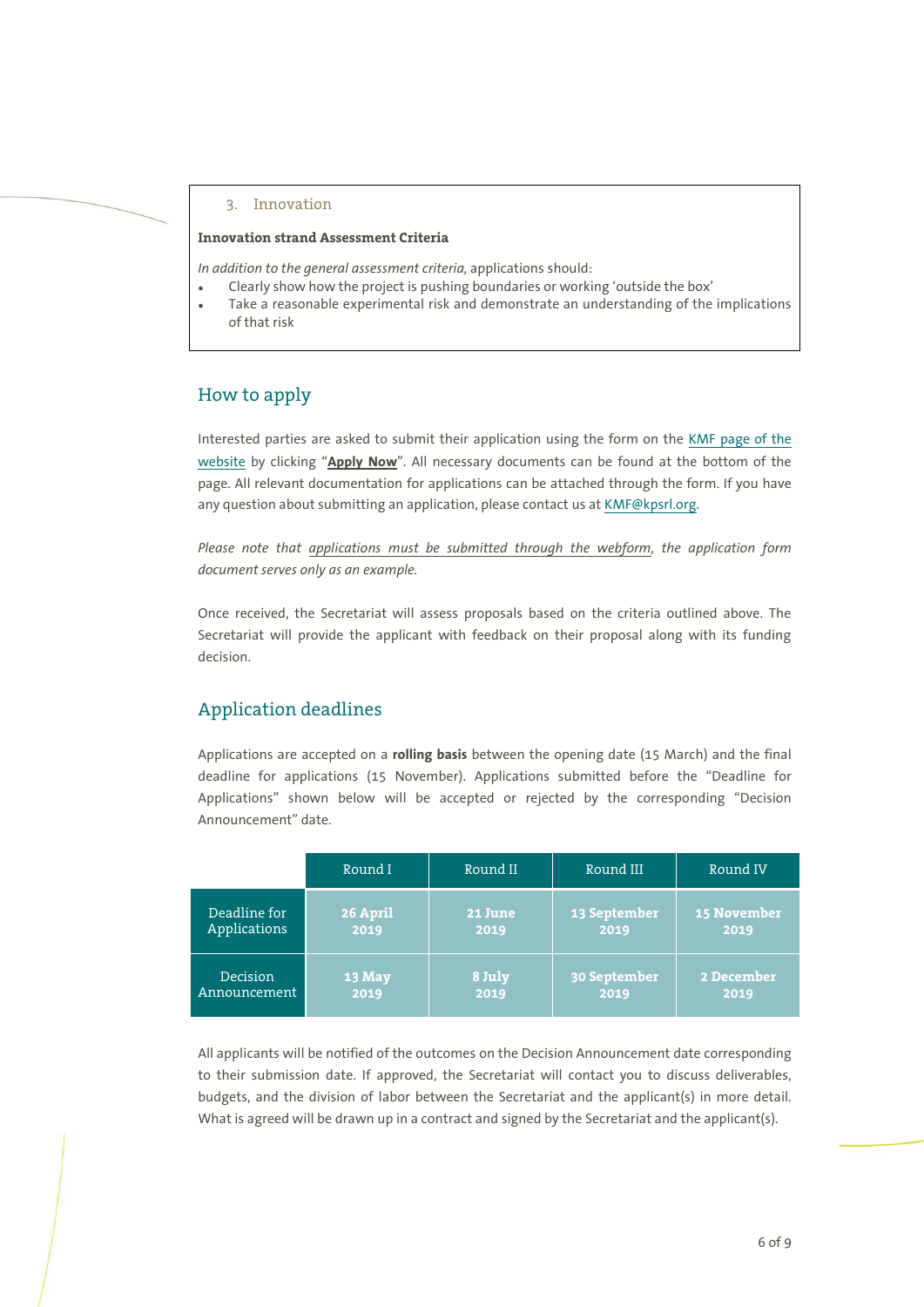# Frequently Asked Questions

## 1. Who can apply?

Applications are open to any consortium or individual with the ambition to improve policies, programs or knowledge in the field of security and rule of law in fragile and conflict affected countries. Think-tanks, (I)NGOs, academics, universities, private sector organizations, government institutions, journalists, independent researchers or innovators, data specialists, learning experts, and PhD candidates are all welcome to submit proposals.

Partnerships between individuals and organizations and across the range of sectors within our network are highly encouraged. In particular, the KMF welcomes partnerships that link people from different regions of the globe.

# 2. When can I apply?

Applications are accepted on a **rolling basis** between the opening date (15 March) and the final deadline for applications (15 November). Applications submitted before the "Deadline for Applications" shown below will be accepted or rejected by the corresponding "Decision Announcement" date.

|                 | Round I  | Round II | Round III    | Round IV           |
|-----------------|----------|----------|--------------|--------------------|
| Deadline for    | 26 April | 21 June  | 13 September | <b>15 November</b> |
| Applications    | 2019     | 2019     | 2019         | 2019               |
| <b>Decision</b> | 13 May   | 8 July   | 30 September | 2 December         |
| Announcement    | 2019     | 2019     | 2019         | 2019               |

## 3. Which of the three strands should I apply for?

As a rule of thumb, if your application involves only events, workshops etc. then your application should be submitted under the Events strand. If your application is at all Research based then you may not apply to the Events strand.

For research projects, that is, pilot studies, proof of concept studies, methodology testing, literature reviews and other activities focused on collecting and analyzing data, we encourage you to apply for the Research strand. While research should be the primary focus, projects under this strand can include organizing subsequent and related activities such as organizing research dissemination and presentations and validation workshops.

If your idea is committed to experimentation to address problems inherent within the SRoL field, or looking at fresh ways to present and disseminate research and knowledge or to stimulate learning, then the Innovation strand is best for you. See the following flow chart for clarification.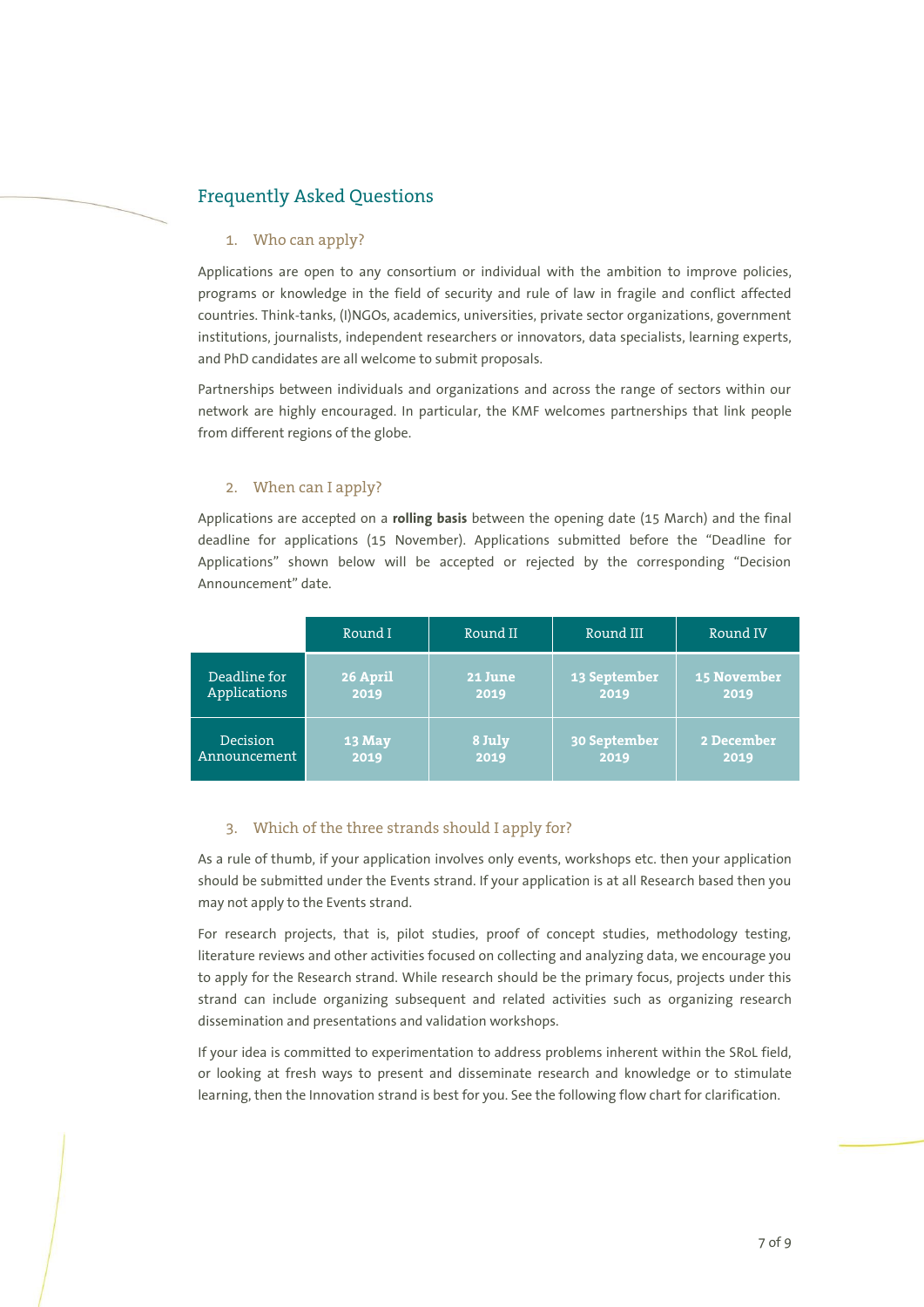

# 4. How much can I apply for?

The fund will award grants of up to a maximum of €15,000. There is no minimum amount, however, the Secretariat will assess each grant's level of impact against the administrative burden involved in allocating and managing it.

All applicants must commit to providing (in-kind) contributions amounting to at least 20% of the total award sought, and use the [budget template](https://www.kpsrl.org/sites/default/files/2019-03/KMF%20-%20Budget%20Proposal%20Template.xlsx) to propose how they will do this (e.g. if the KMF Funding you have sought is €10,000, your minimum applicant contribution should be €2,000).

## 5. How long does each grant last?

Projects must commence within six weeks of funds being awarded. The running time of projects may not exceed six months.

# 6. Can I apply for security and rule of law related projects outside of the thematic areas?

No. In 2019, the KMF will only award grants to projects that fall within one of the thematic headline areas:

- 1 Change and Learning Processes
- 2 Examining and Improving Policy